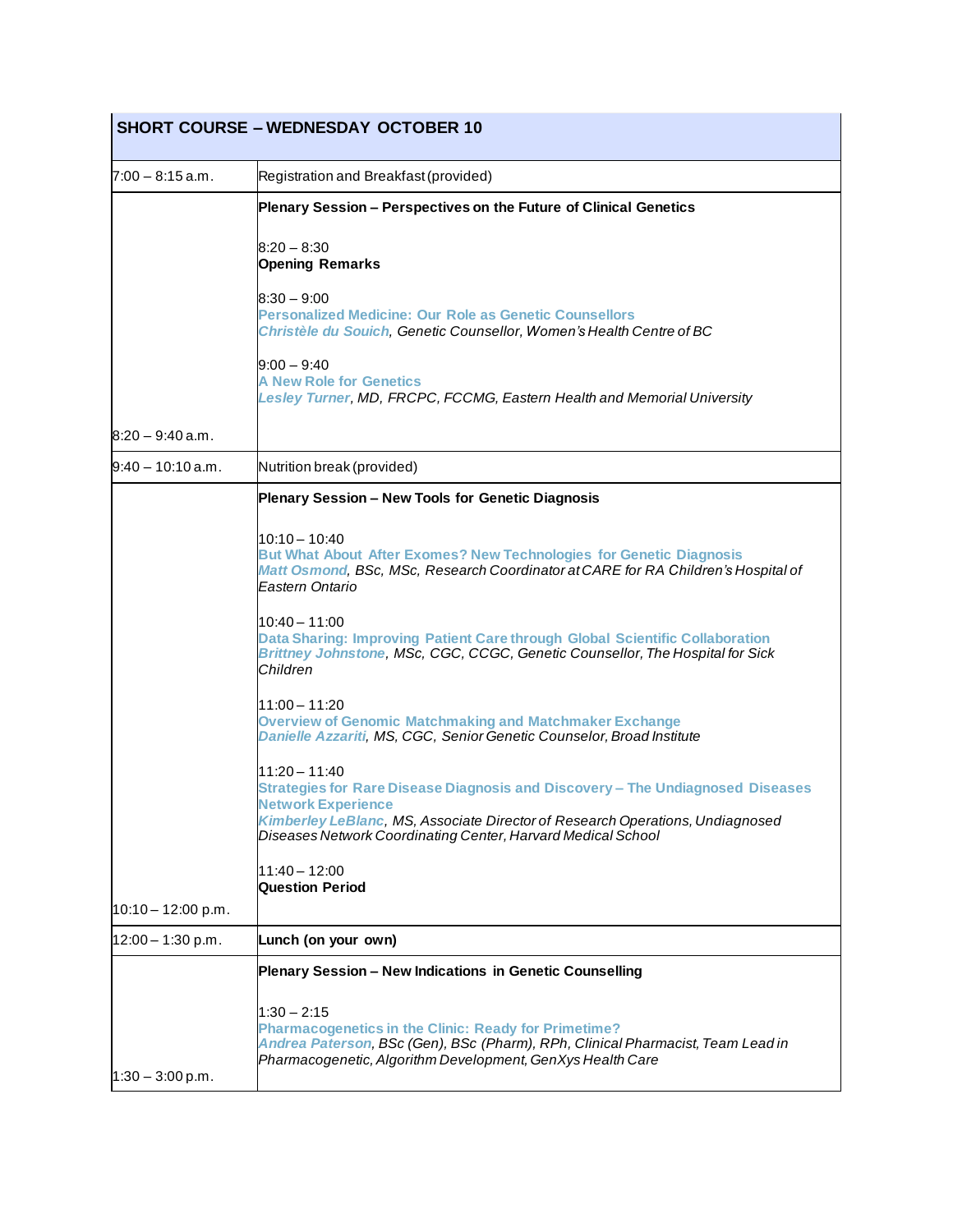|                    | $2:15 - 3:00$<br><b>Proactive Genetic Screening in a Primary Care Setting</b><br><b>Allison Hazell, Clinical Director Genetics, Medcan</b>                                                                                                                                                                                                                                                                                                                                                                                                                                  |
|--------------------|-----------------------------------------------------------------------------------------------------------------------------------------------------------------------------------------------------------------------------------------------------------------------------------------------------------------------------------------------------------------------------------------------------------------------------------------------------------------------------------------------------------------------------------------------------------------------------|
| $3:00 - 3:30$ p.m. | Nutrition break (provided)                                                                                                                                                                                                                                                                                                                                                                                                                                                                                                                                                  |
|                    | $3:30 - 5:15$<br>A Brave New World? Ethical Considerations for the Future of Genetic Counselling<br>Alice Virani, MA (Oxon, MS, MPH, Director, Ethics Service, Provincial Health Service<br>Authority of BC. University of British Columbia                                                                                                                                                                                                                                                                                                                                 |
|                    | $4:15 - 5:15$<br><b>Panel Discussion</b><br>Moderator: Christèle du Souich, Genetic Counsellor, Women's Health Centre of BC<br>Panelists:<br>Danielle Azzariti, MS, CGC, Senior Genetic Counselor, Broad Institute<br><b>Allison Hazell, Clinical Director Genetics, Medcan</b><br>Brittney Johnstone, MSc, CGC, CCGC, Genetic Counsellor, The Hospital for Sick<br>Children                                                                                                                                                                                                |
|                    | Kimberley LeBlanc, MS, Associate Director of Research Operations, Undiagnosed<br>Diseases<br>Matthew Osmond, BSc, MSc, Research Coordinator at CARE for RA Children's Hospital of<br>Eastern Ontario<br>Andrea Paterson, BSc (Gen), BSc (Pharm), RPh, Clinical Pharmacist, Team Lead in<br>Pharmacogenetic, Algorithm Development, GenXys Health Care<br>Lesley Turner, MD, FRCPC, FCCMG, Eastern Health and Memorial University<br>Alice Virani, MA (Oxon, MS, MPH, Director, Ethics Service, Provincial Health Service<br>Authority of BC. University of British Columbia |
| $3:30 - 5:15$ p.m. |                                                                                                                                                                                                                                                                                                                                                                                                                                                                                                                                                                             |

## **ANNUAL EDUCATION CONFERENCE (AEC) – OCTOBER 11-13**

## **THURSDAY OCTOBER 11**

| 7:00                | Registration Opens (beverages provided)                                                         |
|---------------------|-------------------------------------------------------------------------------------------------|
|                     | Industry Breakfast Sessions                                                                     |
|                     | <b>Exome Sequencing of &gt;100,000 Clinical Samples: Lessons Learned</b><br>presented by GeneDx |
|                     | Screening from A(neuploidy) to Z(ygosity): SNP-based NIPT for Twins<br>presented by LifeLabs    |
| $7:00 - 8:15$ a.m.  |                                                                                                 |
| $8:20 - 10:00$ a.m. | <b>Plenary Session</b>                                                                          |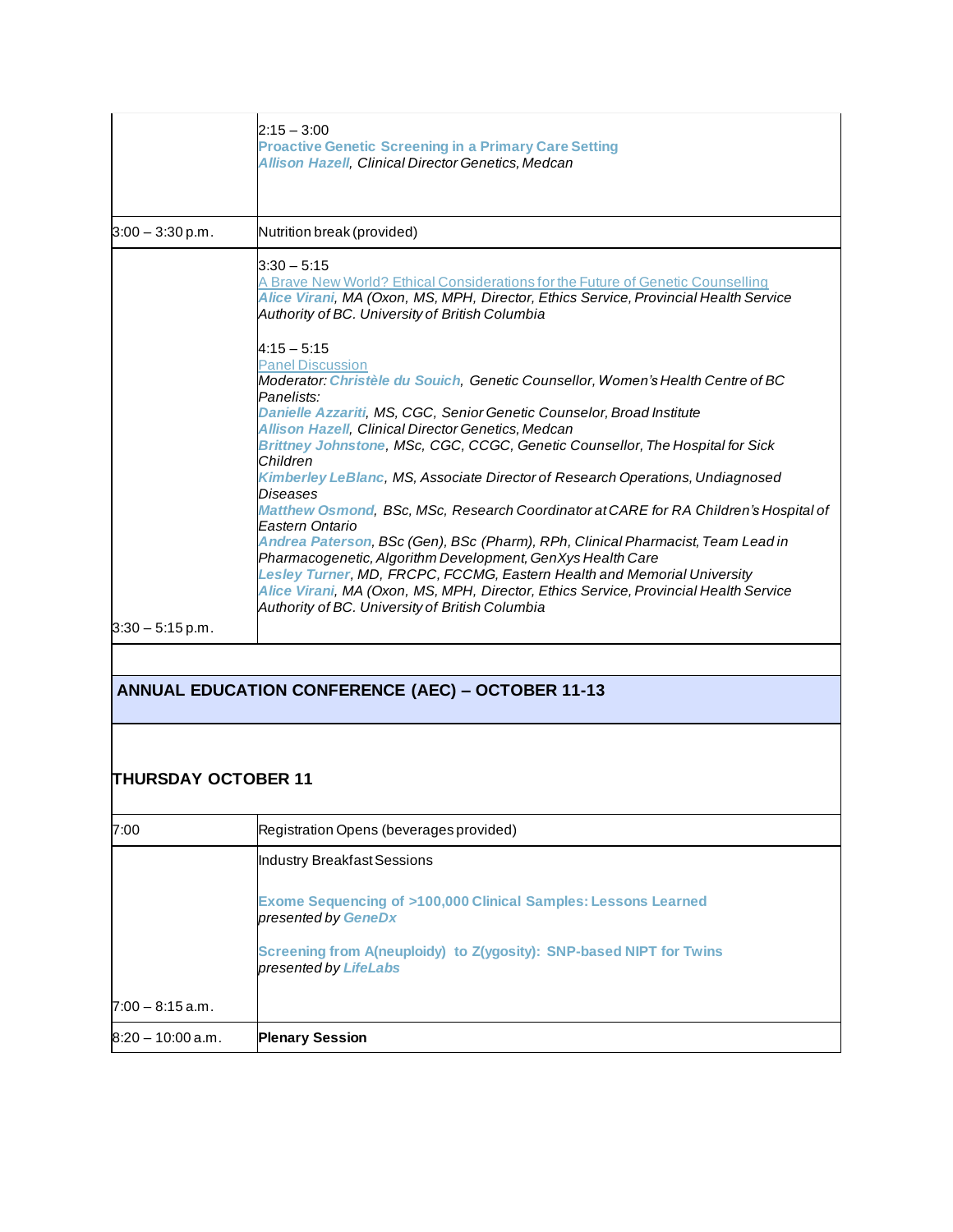|                      | $8:20 - 8:30$<br><b>Opening Remarks</b><br>8:30 – 8:50<br><b>Welcome to Newfoundland</b><br>$8:50 - 9:20$<br><b>Social Media and Digital Professionalism</b><br>Gerard Farrell, MD, Director, eHealth Research Unit, Faculty of Medicine, Memorial<br>University of Newfoundland<br>$9:20 - 10:00$<br>To Friend or Not to Friend? The Ethics of Social Media in Genetic Counseling<br>Alice Virani, MA (Oxon), MS, MPH, Director, Ethics Service, Provincial Health Services<br>Authority of BC, University of British Columbia                                                                                                                                                                                                                                                                                                                                                                                                                                            |
|----------------------|----------------------------------------------------------------------------------------------------------------------------------------------------------------------------------------------------------------------------------------------------------------------------------------------------------------------------------------------------------------------------------------------------------------------------------------------------------------------------------------------------------------------------------------------------------------------------------------------------------------------------------------------------------------------------------------------------------------------------------------------------------------------------------------------------------------------------------------------------------------------------------------------------------------------------------------------------------------------------|
| $10:00 - 10:30$ a.m. | Nutrition break (provided)                                                                                                                                                                                                                                                                                                                                                                                                                                                                                                                                                                                                                                                                                                                                                                                                                                                                                                                                                 |
| $10:30 - 12:00$ p.m. | <b>Abstract Session</b>                                                                                                                                                                                                                                                                                                                                                                                                                                                                                                                                                                                                                                                                                                                                                                                                                                                                                                                                                    |
| $12:00 - 2:30$ p.m.  | Lunch (provided to CAGC Members attending AGM) and Annual General Meeting                                                                                                                                                                                                                                                                                                                                                                                                                                                                                                                                                                                                                                                                                                                                                                                                                                                                                                  |
| $2:30 - 4:30$ p.m.   | <b>Sequential Workshops</b><br>$2:30 - 3:30$<br><b>Exploring Canadian Genetic Counselor Compensation Strategies for Collectively</b><br><b>Advancing our Professional Compensation Profile</b><br><b>Allison Hazell, Clinical Director Genetics, Medcan</b><br>Christopher Trevors, BScH, MS, CGC, National Director, Genetic Health Solutions,<br>Dynacare<br>$3:30 - 4:30$<br>Sequence Variant Interpretation, Managing the "U" in VUS<br>Melanie Care, MSc, CCGC, Genetic Counsellor, University Health Network Toronto<br>General Hospital<br>Justin Lorentz, MSc, CGC, Genetic Counsellor, Male Oncology Research and Education<br>(MORE) Lead, Sunnybrook Odette Cancer Centre<br>Jeanna McCuaig, MSc, CGC, CCGC, Genetic Counsellor, University Health Network,<br>Familial Cancer Clinic, Princess Margaret Cancer Centre<br>Oana Morar, MSc, CGC, CCGC, Genetic Counsellor, University Health Network, Familial<br>Cancer Clinic, Princess Margaret Cancer Centre |
| $4:30 - 5:00$ p.m.   | Nutrition break (provided)                                                                                                                                                                                                                                                                                                                                                                                                                                                                                                                                                                                                                                                                                                                                                                                                                                                                                                                                                 |
| $5:00 - 6:00 p.m.$   | Sequential Workshops continue<br>$5:00 - 6:00 p.m.$<br>Quality Improvement - How to Identify Problems in your Clinic and Understand their<br><b>Root Causes</b><br>Christina Honeywell, MSc, CCGC, Professional Practice Leader and Coordinator, CHEO                                                                                                                                                                                                                                                                                                                                                                                                                                                                                                                                                                                                                                                                                                                      |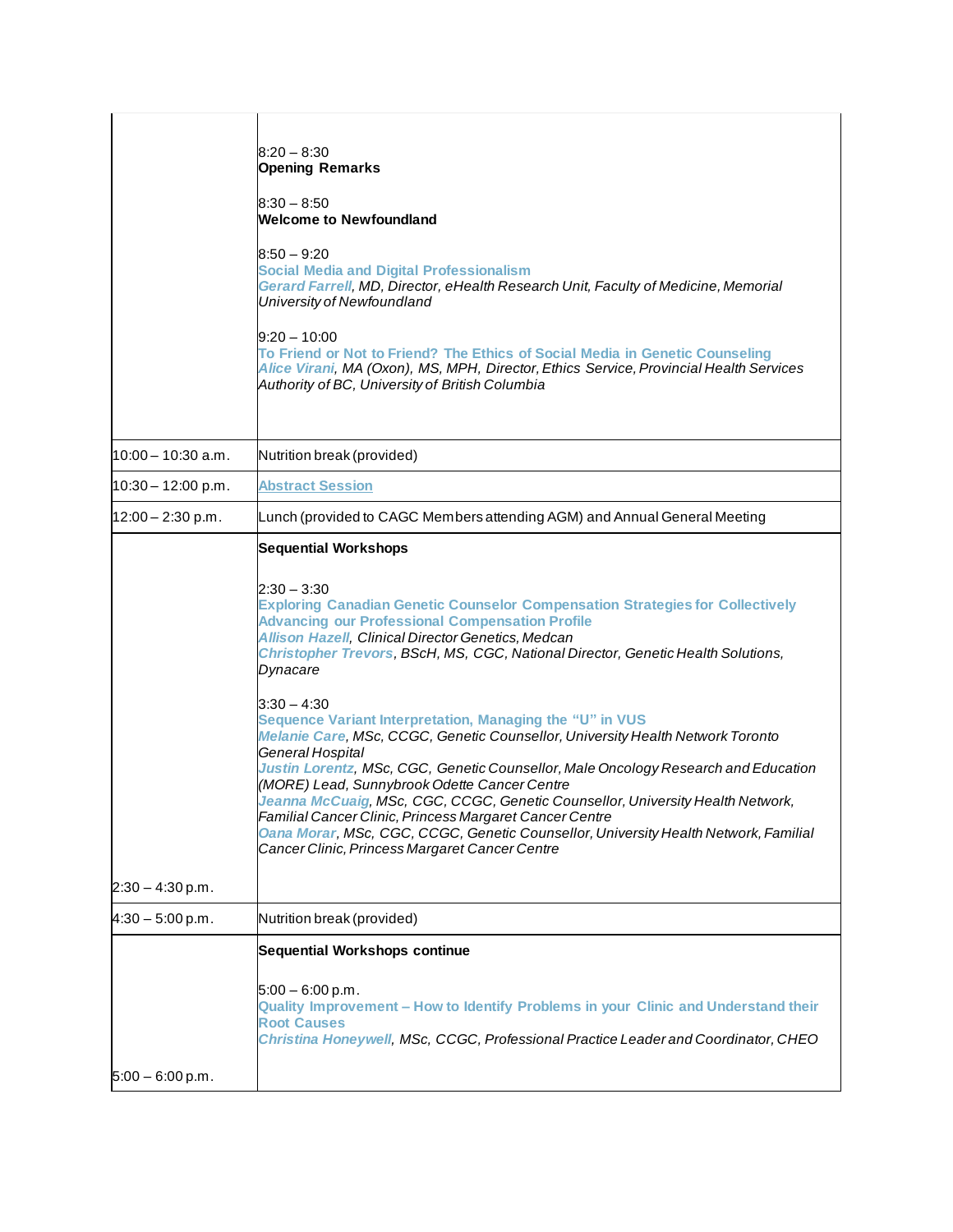| $6:00 - 7:30 p.m.$   | <b>CAGC Poster Presentations</b>                                                                                                                                                                                                                                                                                                                                                                                                                                                                                                                                                            |  |  |
|----------------------|---------------------------------------------------------------------------------------------------------------------------------------------------------------------------------------------------------------------------------------------------------------------------------------------------------------------------------------------------------------------------------------------------------------------------------------------------------------------------------------------------------------------------------------------------------------------------------------------|--|--|
| $6:00 - 8:00 p.m.$   | <b>Welcome Reception with Sponsors</b>                                                                                                                                                                                                                                                                                                                                                                                                                                                                                                                                                      |  |  |
|                      | <b>FRIDAY OCTOBER 12</b>                                                                                                                                                                                                                                                                                                                                                                                                                                                                                                                                                                    |  |  |
| 7:00                 | Registration Opens (beverages provided)                                                                                                                                                                                                                                                                                                                                                                                                                                                                                                                                                     |  |  |
|                      | Industry Breakfast Sessions<br><b>Hearing Loss in a Genetic World</b><br>presented by Quest Diagnostics<br><b>Returning Findings to Participants in Large Scale Genomics Projects</b><br>presented by Sequence Bio                                                                                                                                                                                                                                                                                                                                                                          |  |  |
| $7:00 - 8:15$ a.m.   |                                                                                                                                                                                                                                                                                                                                                                                                                                                                                                                                                                                             |  |  |
|                      | <b>Plenary Session</b><br>$8:20 - 8:30$<br><b>Opening Remarks</b><br>$8:30 - 10:00$<br><b>Abstract Session</b>                                                                                                                                                                                                                                                                                                                                                                                                                                                                              |  |  |
| $8:20 - 10:00$ a.m.  |                                                                                                                                                                                                                                                                                                                                                                                                                                                                                                                                                                                             |  |  |
| l10:00 – 10:30 a.m.  | Nutrition break (provided)                                                                                                                                                                                                                                                                                                                                                                                                                                                                                                                                                                  |  |  |
| $10:30 - 12:00 p.m.$ | <b>Plenary Session continues</b><br>l10:30 – 11:00 a.m.<br><b>Using Registry Data to Inform Policy: the Ontario Experience</b><br>Shelley Dougan, MPA, MSC, CGC, Manager, Prenatal Screening and Complex Perinatal,<br><b>BORN</b> Ontario<br>$11:00 - 11:30$ a.m.<br>Parenting a Child with Down Syndrome: Ethical Implications for Prenatal Testing<br>Christopher Kaposy, PhD, Associate Professor of Bioethics, Memorial University, Division<br>of Community Health and Humanities, Faculty of Medicine, Health Sciences Centre<br>$11:30 - 12:00$ p.m.<br>2018 CAGC Leadership Awards |  |  |
| $12:00 - 2:00$ p.m.  | Lunch with Exhibitors (provided) and Committee Meetings                                                                                                                                                                                                                                                                                                                                                                                                                                                                                                                                     |  |  |
| $2:00 - 3:15$ p.m.   | <b>Practice Specific Workshops</b><br>Prenatal/Reproductive: Genetic Counselling in the Fertility Clinic: The Mount Sinai<br><b>Experience</b><br>Marie Injeyan, BAH, MSc, CGC, CCGC, Genetic Counsellor, Mount Sinai Hospital                                                                                                                                                                                                                                                                                                                                                              |  |  |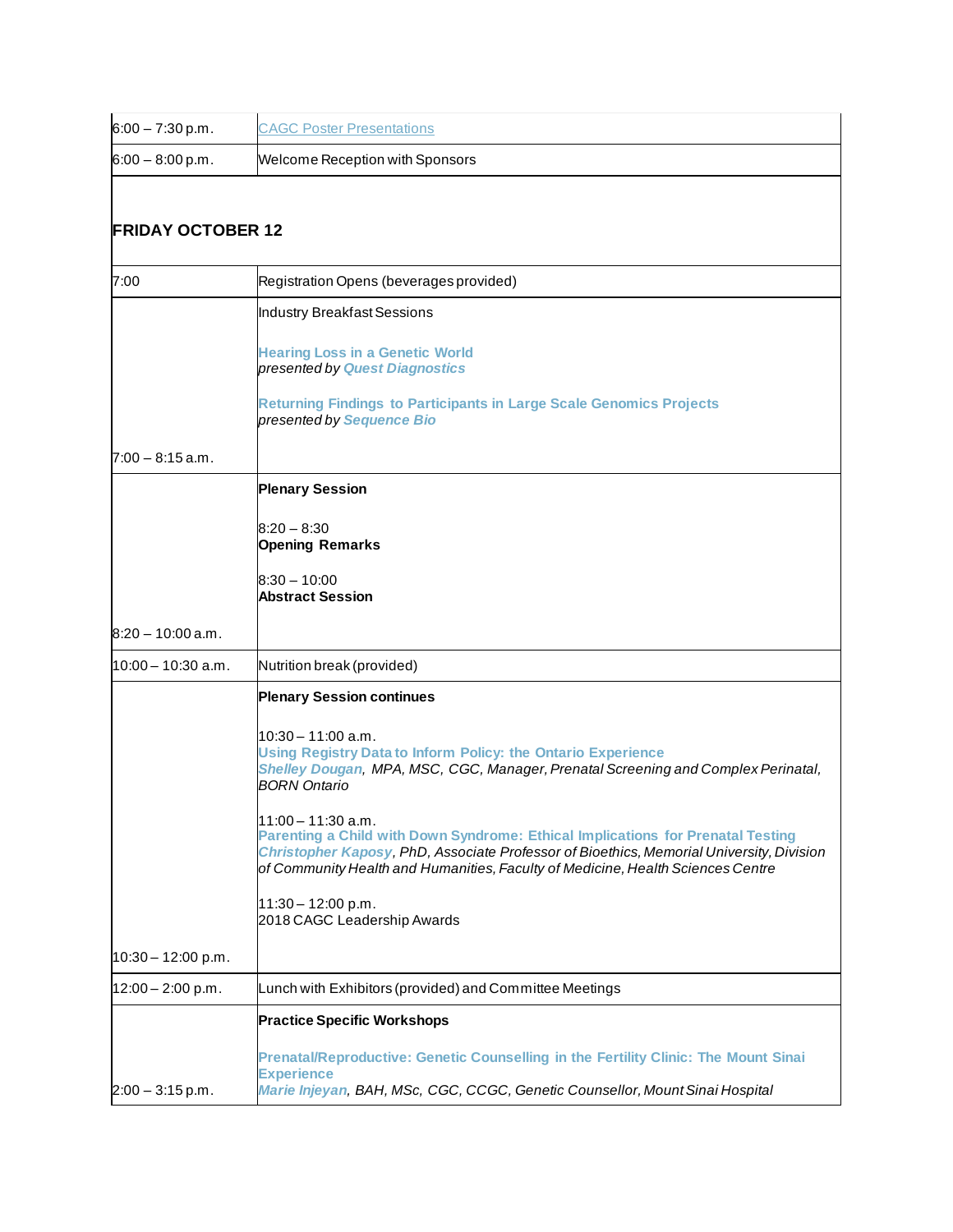## **SATURDAY OCTOBER 13**

| 7:00                | Registration Opens (beverages provided)                                                                                                          |
|---------------------|--------------------------------------------------------------------------------------------------------------------------------------------------|
|                     | Industry Breakfast Sessions                                                                                                                      |
|                     | Optimization of Whole Exome Sequencing to Boost Diagnostic Yield in Rare Disease<br><b>Diagnostics</b><br>presented by <b>Blueprint Genetics</b> |
|                     | <b>Taking the Crisis Out of a Neonatal Crisis</b><br>presented by PreventionGenetics                                                             |
| $7:00 - 8:15$ a.m.  |                                                                                                                                                  |
| $8:20 - 10:00$ a.m. | <b>Plenary Session: Traditional Genetics</b>                                                                                                     |